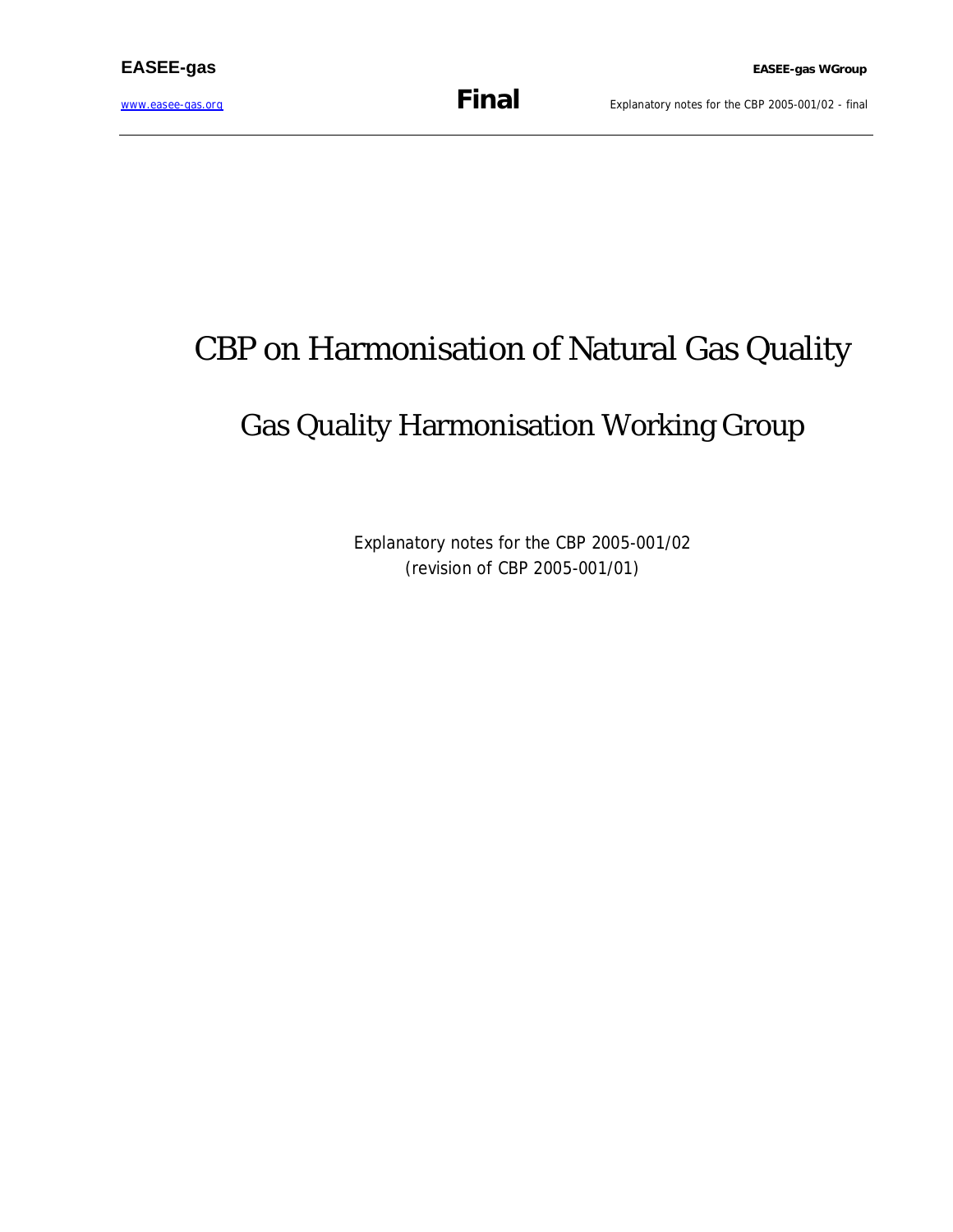Explanatory notes for the CBP 2005-001/02 - final

### Table of contents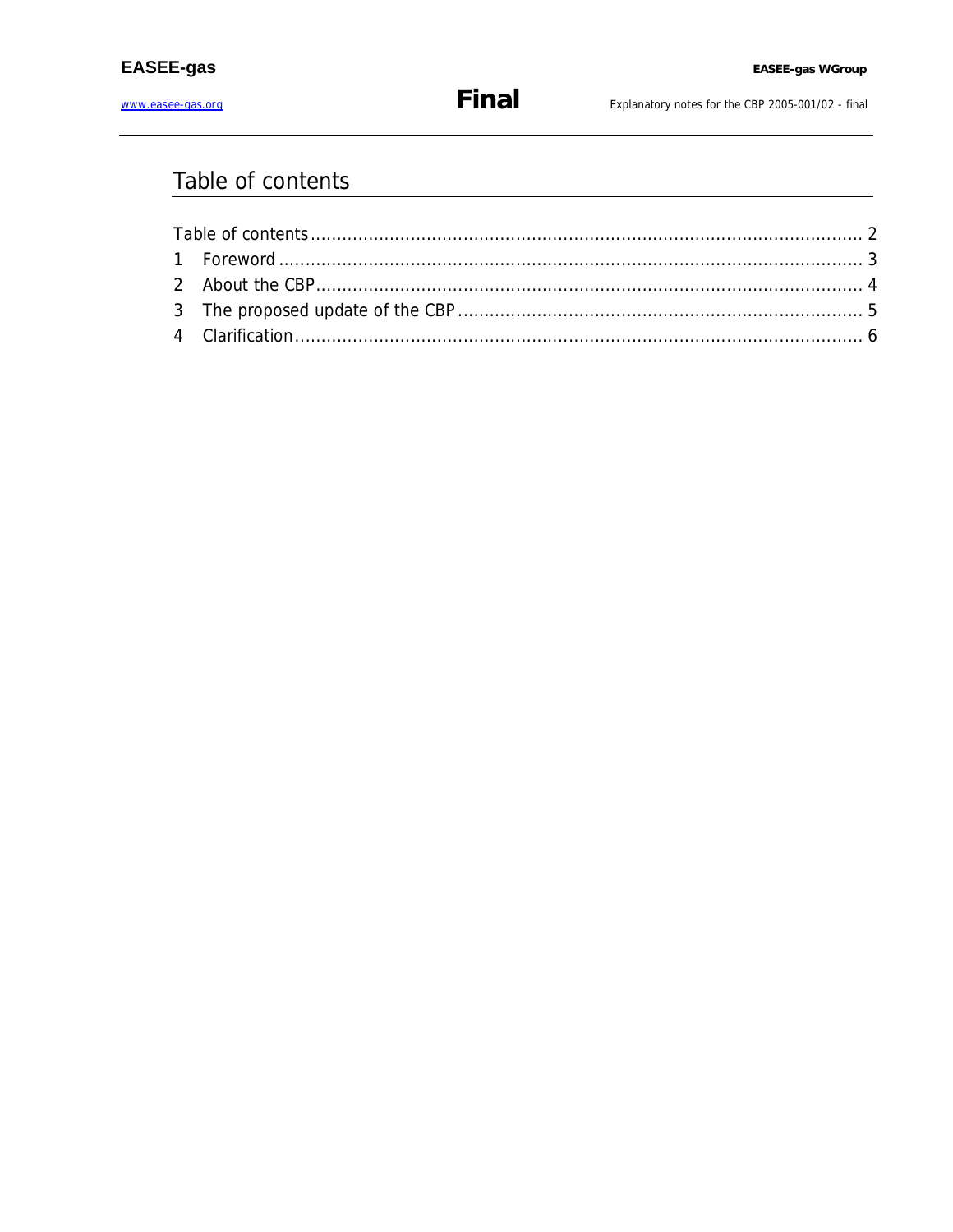#### 1 Foreword

The purpose of this note is to provide background to the proposed updated and complementary terms of the previous version of CBP.

Furthermore the opportunity is taken to provide some clarification regarding the use of the CBP parameters and associated values.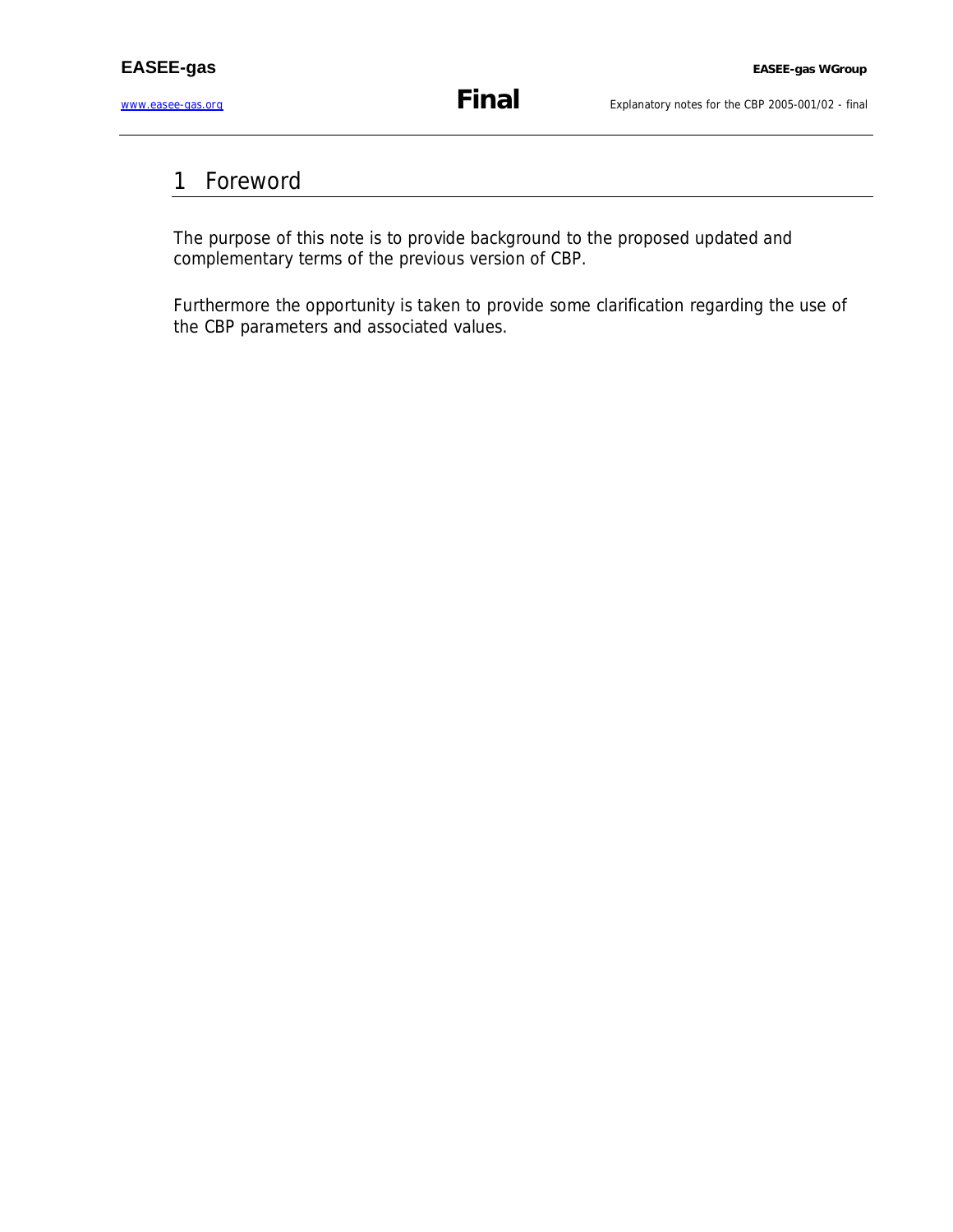#### 2 About the CBP

This Common Business Practice (CBP) recommends natural gas quality specifications to streamline interoperability at cross border points in Europe and describes the recommended gas quality parameters, parameter ranges and the implementation plan.

The CBP is limited to cross border and EU entry points, including the exit of LNG import terminals, for high calorific gas without added odorants, and excluding areas of production and isolated systems where production, transportation and utilisation are combined."

Safety and technical implications of the CBP values/ranges and the optimum manner to implement these will have to be assessed for and by each individual country. However, implementation of each parameter and associated range needs to be simultaneous at all cross border points.

Specific legislative issues and implementation times for legal change need to be addressed by the relevant governments. EASEE-gas recommends that the member states legislative bodies consult with the relevant industry representatives to investigate such required legislative changes.

The respective parties on a case-by-case basis should address contractual constraints with respect to the implementation of the various parameters and related values. For the avoidance of doubt, it is the common understanding that this recommendation should not limit the parties' rights to agree on specifications outside the proposed ranges and continue their agreements on a bilateral basis.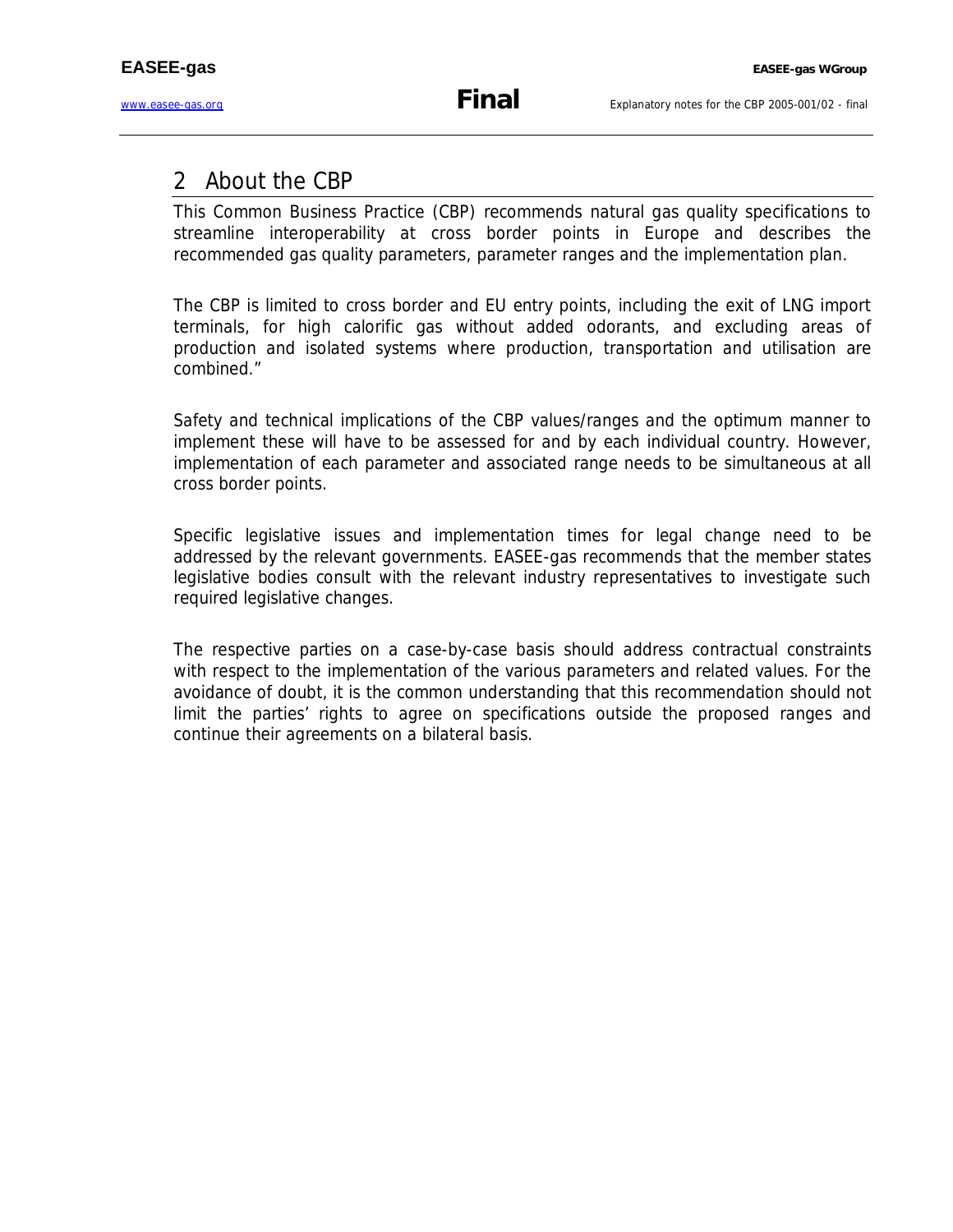#### 3 The proposed update of the CBP

This CBP revision proposes three complementary updates to the original CBP which was approved in 2005.

- 1) The wording of the area to which the CBP is applicable as presented in the introduction of the CBP has been altered to provide clarity for LNG terminals. In the original text it was unclear whether LNG needed to adhere to the CBP parameter and ranges at the entry of the terminal or at the exit of the terminal. Completely in line with the intent of the CBP the wording has been clarified to ensure it is clear that the CBP is applicable on the exit of the LNG terminal.
- 2) The oxygen specification has been adjusted as result of the oxygen survey that has been conducted. The CBP in 2005 was issued with this item pending. The CBP was issued in the mean time to allow the industry to prepare for all the other parameters and associated value ranges. In meantime the results of the oxygen survey show very low oxygen readings on cross border points (less than 10 ppm). This justifies setting the limit at 10 ppm whereby it is noted that this limit should not jeopardise normal and prudent operation of UGS's existing in 2006 which use oxygen for desulphurisation.
- 3) On quality variation further work was carried out by large gas consuming industries representations and TSO's to investigate the possibilities with respect to quality variations. This has resulted in the proposal for the sharing of historical data by the TSO as described in section 5 of this revision.